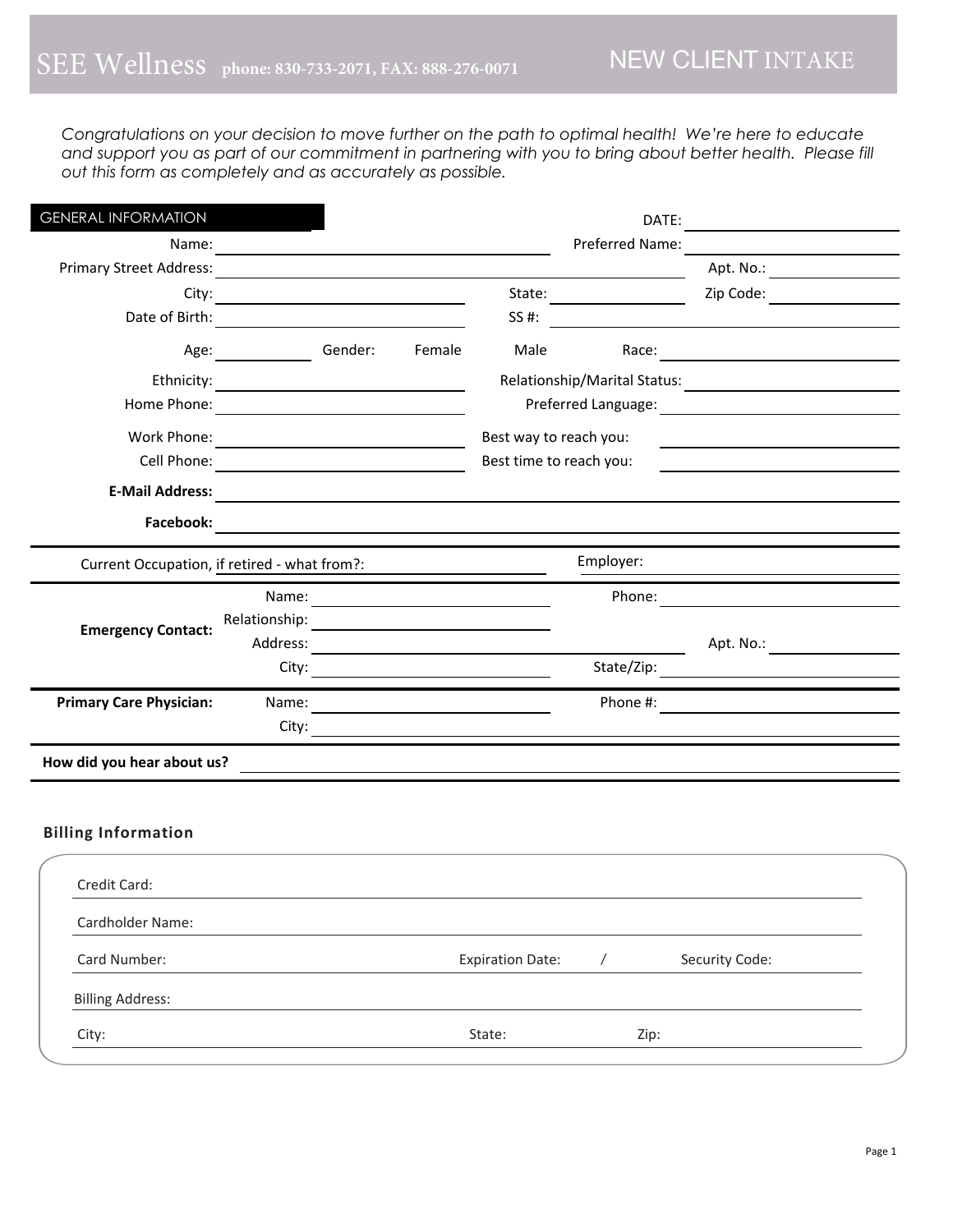ı

| <b>Primary Pharmacy</b>                                                                                                               |                                                                                                          |                         |                                         |             |
|---------------------------------------------------------------------------------------------------------------------------------------|----------------------------------------------------------------------------------------------------------|-------------------------|-----------------------------------------|-------------|
|                                                                                                                                       |                                                                                                          |                         |                                         |             |
|                                                                                                                                       |                                                                                                          |                         |                                         |             |
|                                                                                                                                       |                                                                                                          |                         |                                         |             |
|                                                                                                                                       |                                                                                                          |                         |                                         |             |
| E-mail: $\overline{\phantom{231}}$ Fax*: $\overline{\phantom{231}}$ Fax*: $\overline{\phantom{231}}$ Fax*: $\overline{\phantom{231}}$ |                                                                                                          |                         | $\mathsf{Fax}^*$ :                      |             |
| <b>Compounding/Supplement Pharmacy</b>                                                                                                |                                                                                                          |                         |                                         |             |
|                                                                                                                                       |                                                                                                          |                         |                                         |             |
|                                                                                                                                       |                                                                                                          |                         |                                         |             |
|                                                                                                                                       |                                                                                                          |                         |                                         |             |
|                                                                                                                                       | <b>Fax*:</b><br><b>The Solution of the sextremely important that you list the pharmacy's fax number.</b> |                         |                                         | $Fax^*$ :   |
|                                                                                                                                       |                                                                                                          |                         |                                         |             |
| MEDICAL CARE HISTORY<br><b>PREVENTIVE TESTS</b>                                                                                       | <b>DATE</b>                                                                                              | <b>SURGICAL HISTORY</b> |                                         | <b>DATE</b> |
| Check box if yes and provide date                                                                                                     |                                                                                                          |                         | Check box if yes and provide date       |             |
| <b>Full Physical Exam</b>                                                                                                             |                                                                                                          | Appendectomy            |                                         |             |
| <b>Bone Density</b>                                                                                                                   |                                                                                                          | Hysterectomy            |                                         |             |
| Colonoscopy                                                                                                                           |                                                                                                          |                         | Ovaries Removed:                        |             |
| <b>Cardiac Stress Test</b><br><b>EKG</b>                                                                                              |                                                                                                          | <b>Gall Bladder</b>     | Right (R) / Left (L) / Both(B)          |             |
| Hemoccult (stool test for blood)                                                                                                      |                                                                                                          | Hernia                  |                                         |             |
| Mammogram                                                                                                                             |                                                                                                          |                         | Tonsillectomy/Adenoidectomy             |             |
| PAP Smear                                                                                                                             |                                                                                                          |                         | Joint Replacement - Knee/Hip            |             |
| <b>PSA</b>                                                                                                                            |                                                                                                          |                         | Heart Surgery (type) __________________ |             |
| <b>Shingles Vaccine</b>                                                                                                               |                                                                                                          | Angioplasty or Stent    |                                         |             |
| Pneumovax<br>Other __________________________                                                                                         |                                                                                                          | Pacemaker               |                                         |             |

# Date Reason for Hospitalization

## SPECIALIST CARE Please list all physicians currently managing your care.

| Physician Name | Medical Specialty | Issue(s) Being Managed |
|----------------|-------------------|------------------------|
|                |                   |                        |
|                |                   |                        |
|                |                   |                        |
|                |                   |                        |
|                |                   |                        |
|                |                   |                        |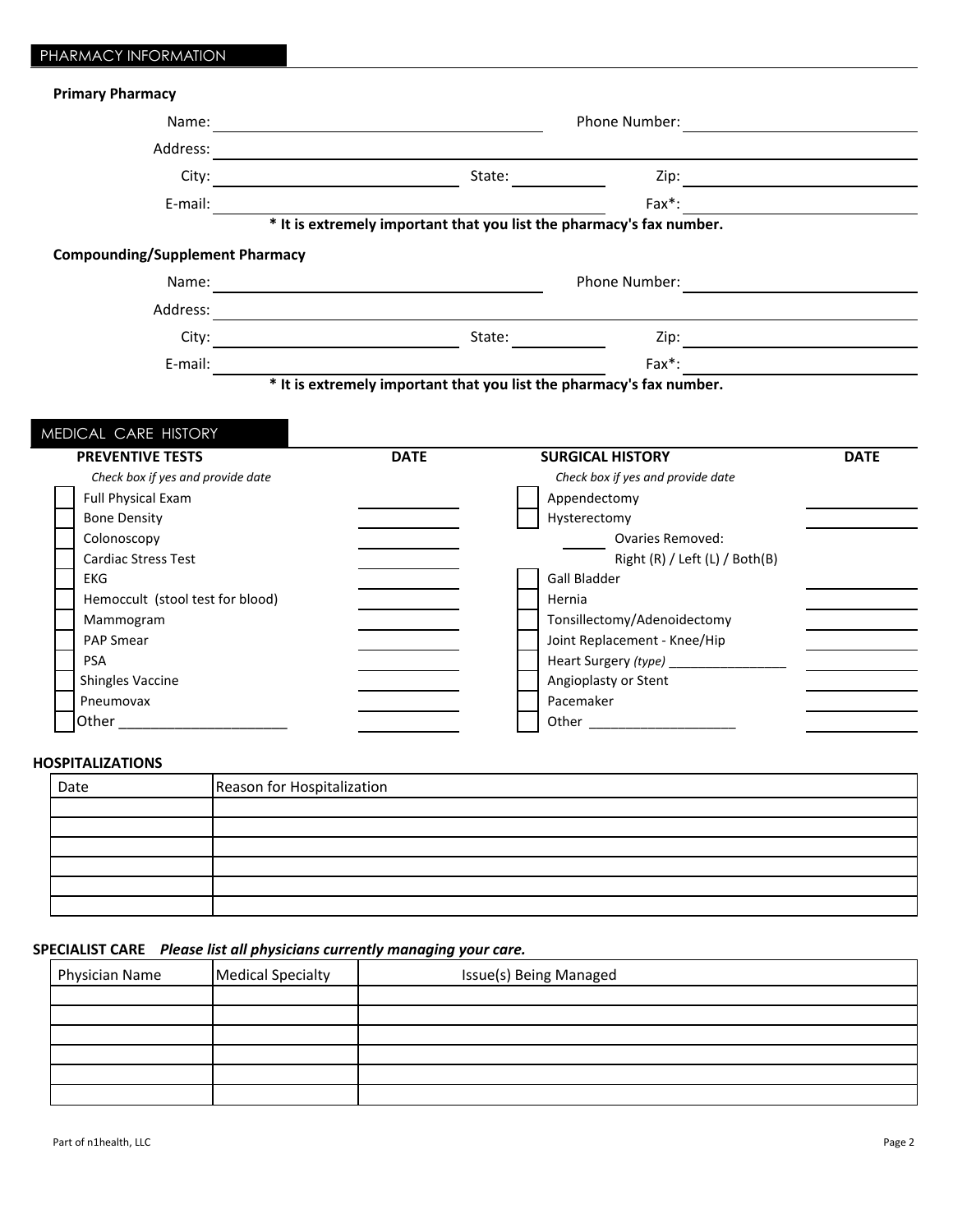# **BASED ON THE PAST 30 DAYS** rate each of the following symptoms based upon your typical health profile.

| <b>NAME</b>  | <b>DATE</b>                                                                                           |                                                       |                          |   |                                                                 |  |  |  |  |
|--------------|-------------------------------------------------------------------------------------------------------|-------------------------------------------------------|--------------------------|---|-----------------------------------------------------------------|--|--|--|--|
|              | Please use the scale shown below to describe the severity of your symptom (please total each section) |                                                       |                          |   |                                                                 |  |  |  |  |
|              | 0                                                                                                     | Never or almost never have the symptom                |                          | З | Frequently have it, effect is not severe                        |  |  |  |  |
|              | $\mathbf{1}$                                                                                          | Occasionally have it, effect is not severe            |                          | 4 | Frequently have it, effect is severe                            |  |  |  |  |
|              | $\overline{2}$                                                                                        | Occasionally have it, effect is severe                |                          |   |                                                                 |  |  |  |  |
| <b>HEAD</b>  |                                                                                                       | Headaches                                             | <b>DIGESTIVE TRACT</b>   |   | Nausea, vomiting                                                |  |  |  |  |
|              |                                                                                                       | Dizziness/Faintness                                   |                          |   | Diarrhea, loose stools                                          |  |  |  |  |
|              |                                                                                                       | Insomnia                                              |                          |   | Constipation, hard/infrequent stools                            |  |  |  |  |
|              |                                                                                                       | <b>SUBTOTAL (this section)</b>                        |                          |   | <b>Bloated feeling</b>                                          |  |  |  |  |
|              |                                                                                                       |                                                       |                          |   | Belching, passing gas, burping                                  |  |  |  |  |
| <b>EYES</b>  |                                                                                                       | Watery or itchy eyes                                  |                          |   | Heartburn/acid taste in mouth                                   |  |  |  |  |
|              |                                                                                                       | Swollen, reddened or sticky eyelids                   |                          |   | Intestinal/stomach pain                                         |  |  |  |  |
|              |                                                                                                       | Dark circles under eyes                               |                          |   | <b>SUBTOTAL (this section)</b>                                  |  |  |  |  |
|              |                                                                                                       | Vision problems                                       |                          |   |                                                                 |  |  |  |  |
|              |                                                                                                       | (excluding near or farsighted)                        | <b>JOINTS / MUSCLE</b>   |   | Pain or aches in joints/Arthritis                               |  |  |  |  |
|              |                                                                                                       | <b>SUBTOTAL (this section)</b>                        |                          |   | Warm, swollen joints                                            |  |  |  |  |
|              |                                                                                                       |                                                       |                          |   | Stiffness or limitation of movement<br>Pain or aches in muscles |  |  |  |  |
| <b>EARS</b>  |                                                                                                       | Itchy ears                                            |                          |   |                                                                 |  |  |  |  |
|              |                                                                                                       | Frequent ear infections                               |                          |   | Muscle weakness                                                 |  |  |  |  |
|              |                                                                                                       | Popping of ears                                       |                          |   | <b>SUBTOTAL (this section)</b>                                  |  |  |  |  |
|              |                                                                                                       | Ringing in ears                                       |                          |   | YES/NO<br>And are you now or were you extra flexible?           |  |  |  |  |
|              |                                                                                                       | <b>SUBTOTAL (this section)</b>                        | <b>WEIGHT</b>            |   | Excessive eating/drinking                                       |  |  |  |  |
|              |                                                                                                       |                                                       |                          |   | Strong/Excessive craving certain foods                          |  |  |  |  |
| <b>NOSE</b>  |                                                                                                       | Stuffy nose/Excessive mucus formation                 |                          |   | Overweight/Obese                                                |  |  |  |  |
|              |                                                                                                       | Sinus problems                                        |                          |   | Difficulty losing weight                                        |  |  |  |  |
|              |                                                                                                       | Hay fever/Sneezing attacks                            |                          |   | Water retention                                                 |  |  |  |  |
|              |                                                                                                       | Nose bleeding                                         |                          |   | Difficulty gaining weight                                       |  |  |  |  |
|              |                                                                                                       | <b>SUBTOTAL (this section)</b>                        |                          |   | <b>SUBTOTAL (this section)</b>                                  |  |  |  |  |
| MOUTH/       |                                                                                                       | Gagging, frequent need to clear throat                |                          |   | Fatigue from mental exhaustion                                  |  |  |  |  |
|              |                                                                                                       | Sore throat, hoarseness, loss of voice                | <b>ENERGY / ACTIVITY</b> |   | Fatigue from emotional exhaustion                               |  |  |  |  |
|              |                                                                                                       | Swollen/Discolored tongue, gums, lips                 |                          |   | Hyperactivity (mind or body)                                    |  |  |  |  |
|              |                                                                                                       | Canker sores                                          |                          |   | Restlessness (mind or body)                                     |  |  |  |  |
|              |                                                                                                       | <b>SUBTOTAL (this section)</b>                        |                          |   | <b>SUBTOTAL (this section)</b>                                  |  |  |  |  |
|              |                                                                                                       |                                                       |                          |   |                                                                 |  |  |  |  |
| <b>SKIN</b>  |                                                                                                       | Acne                                                  | <b>MIND</b>              |   | Poor memory                                                     |  |  |  |  |
|              |                                                                                                       | Hives, rashes, dry skin                               |                          |   | Confusion, poor comprehension                                   |  |  |  |  |
|              |                                                                                                       | Hair loss                                             |                          |   | Poor concentration                                              |  |  |  |  |
|              |                                                                                                       | Excessive hair growth                                 |                          |   | Poor physical coordination                                      |  |  |  |  |
|              |                                                                                                       | Excessive sweating/Body odor                          |                          |   | Difficulty making decisions                                     |  |  |  |  |
|              |                                                                                                       | Flushing, hot flashes                                 |                          |   | -Speech difficulty                                              |  |  |  |  |
|              |                                                                                                       | <b>SUBTOTAL (this section)</b>                        |                          |   | Brain "fog"                                                     |  |  |  |  |
|              |                                                                                                       |                                                       |                          |   | Learning disabilities                                           |  |  |  |  |
| <b>HEART</b> |                                                                                                       | Irregular or skipped heartbeat                        |                          |   | <b>SUBTOTAL (this section)</b>                                  |  |  |  |  |
|              |                                                                                                       | Rapid or pounding heartbeat                           |                          |   |                                                                 |  |  |  |  |
|              |                                                                                                       | Chest pain                                            | <b>EMOTIONS</b>          |   | Mood swings                                                     |  |  |  |  |
|              |                                                                                                       | <b>SUBTOTAL (this section)</b>                        |                          |   | Anxiety, fear, nervousness                                      |  |  |  |  |
|              |                                                                                                       |                                                       |                          |   | Anger, irritability, aggressiveness                             |  |  |  |  |
| <b>LUNGS</b> |                                                                                                       | Chest congestion                                      |                          |   | Depression/Sadness                                              |  |  |  |  |
|              |                                                                                                       | Asthma, frequent bronchitis                           |                          |   | -Obsessive, compulsive behaviors                                |  |  |  |  |
|              |                                                                                                       | Difficulty breathing                                  |                          |   | SUBTOTAL (this section)                                         |  |  |  |  |
|              |                                                                                                       | Frequent coughing                                     | <b>OTHER</b>             |   | Frequent illness                                                |  |  |  |  |
|              |                                                                                                       | <b>SUBTOTAL (this section)</b>                        |                          |   | Frequent or urgent urination                                    |  |  |  |  |
|              |                                                                                                       |                                                       |                          |   | Genital itch or discharge                                       |  |  |  |  |
|              |                                                                                                       | Have you been exposed to mold in buildings? Yes or No |                          |   | <b>SUBTOTAL (this section)</b>                                  |  |  |  |  |

**TOTAL SUM OF ALL SECTIONS ABOVE:**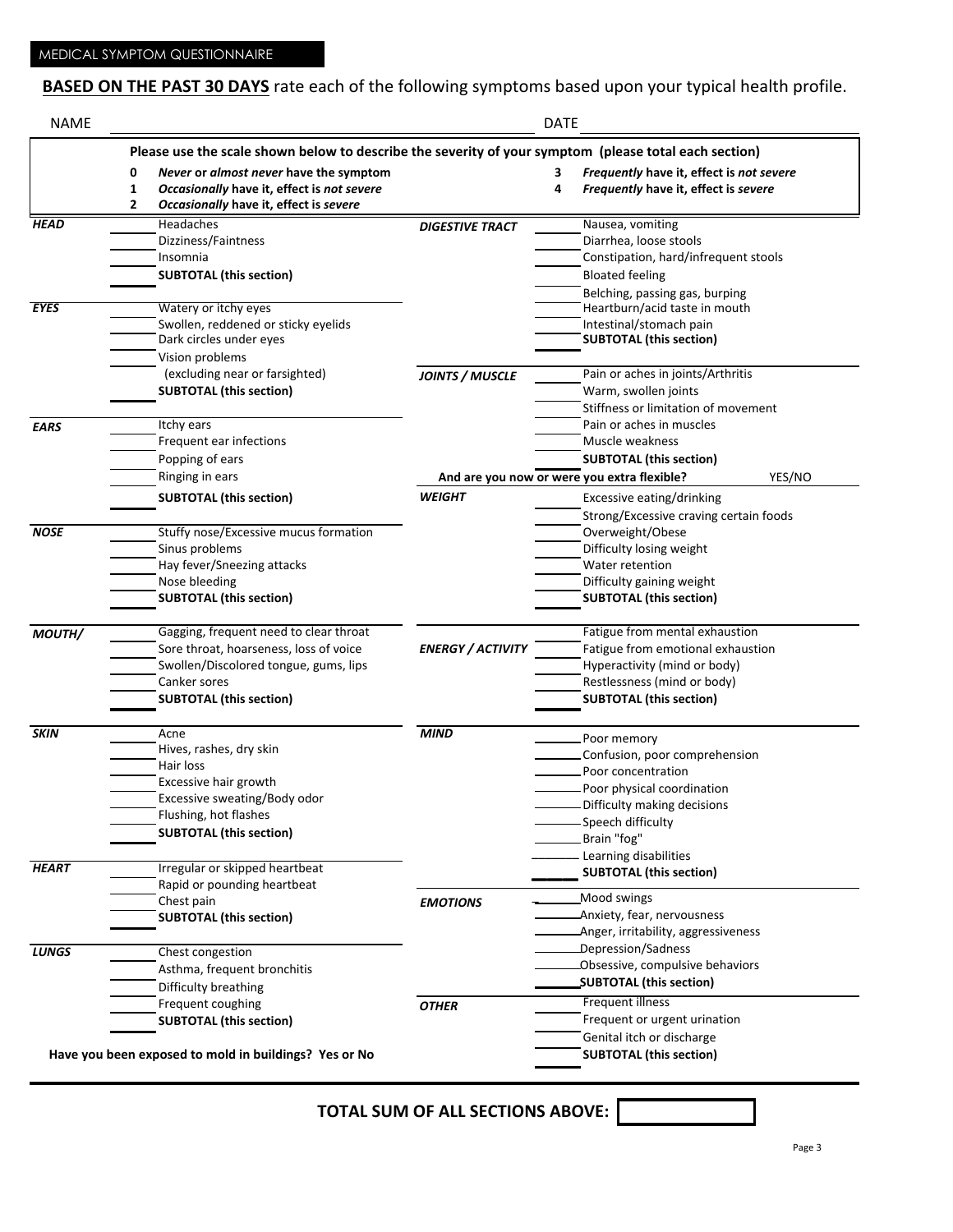*Please describe your top two (2) health goals you seek to strategically improve.* 

#### **GOAL #1:**

**GOAL #2:**

#### COMPLAINTS/CONCERNS

When was the last time you felt well?

Did something trigger your change in health?

Is there anything that makes you feel worse?

Is there anything that makes you feel better?

Please list current and ongoing problems in order of priority:

|                                           |      |                 |        |                                 |           | <b>Success</b> |    |
|-------------------------------------------|------|-----------------|--------|---------------------------------|-----------|----------------|----|
| <b>Describe Problem</b>                   | Mild | <b>Moderate</b> | Severe | <b>Prior Treatment/Approach</b> | Excellent | Good           | Ϊĝ |
| example: Difficulty maintaining attention |      | $\checkmark$    |        | example: elimination diet       | ✓         |                |    |
|                                           |      |                 |        |                                 |           |                |    |
|                                           |      |                 |        |                                 |           |                |    |
|                                           |      |                 |        |                                 |           |                |    |
|                                           |      |                 |        |                                 |           |                |    |
|                                           |      |                 |        |                                 |           |                |    |
|                                           |      |                 |        |                                 |           |                |    |
|                                           |      |                 |        |                                 |           |                |    |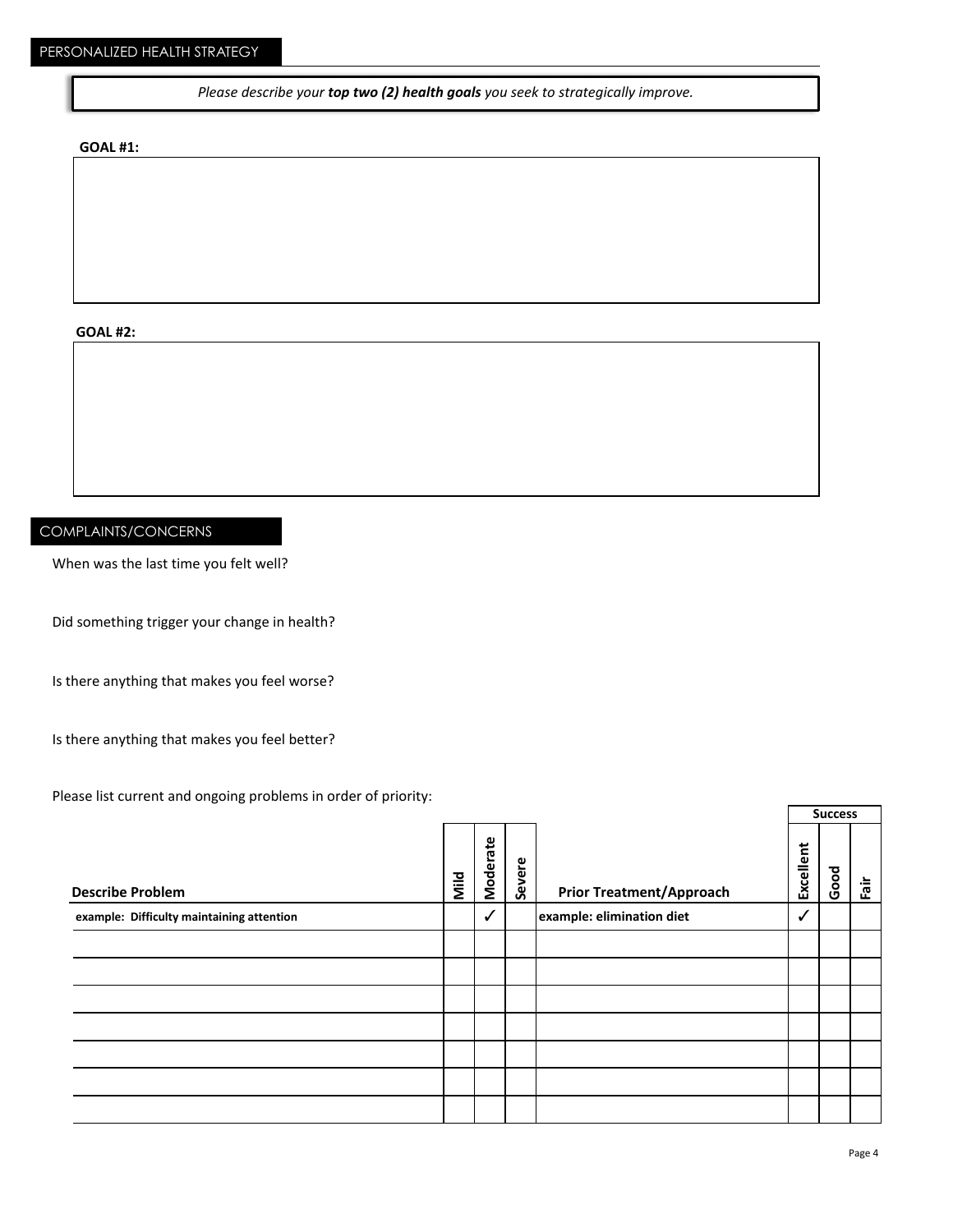|       | MEDICAL HISTORY<br>DISEASES/DIAGNOSES/CONDITIONS |               | Check appropriate box and provide date of onset<br>$\overline{\boxtimes}$ = Past Condition (pc) $\overline{\boxtimes}$ = Ongoing Condition (oc)                                                                                      |  |
|-------|--------------------------------------------------|---------------|--------------------------------------------------------------------------------------------------------------------------------------------------------------------------------------------------------------------------------------|--|
| pc oc | <b>GASTROINTESTINAL</b>                          | date of onset | pc oc <b>GENITAL AND URINARY</b><br>date of onset                                                                                                                                                                                    |  |
|       | Irritable Bowel Syndrome                         |               | <b>Kidney Stones</b>                                                                                                                                                                                                                 |  |
|       | Crohn's Disease                                  |               | <b>Interstitial Cystitis</b>                                                                                                                                                                                                         |  |
|       | <b>Ulcerative Colitis</b>                        |               | Frequent Urinary Tract Infections                                                                                                                                                                                                    |  |
|       | <b>Gastritis or Peptic Ulcer</b>                 |               | <b>Frequent Yeast Infections</b>                                                                                                                                                                                                     |  |
|       | <b>GERD</b> (Acid Reflux)                        |               | Erectile or Sexual Dysfunction                                                                                                                                                                                                       |  |
|       | Celiac Disease                                   |               | Urinary Incontinence                                                                                                                                                                                                                 |  |
|       | Other Theory                                     |               | Other <b>Communist Communist Communist Communist Communist Communist Communist Communist Communist Communist Communist Communist Communist Communist Communist Communist Communist Communist Communist Communist Communist Commu</b> |  |
| pc oc | <b>CARDIOVASCULAR</b>                            | date of onset | pc oc MUSCULOSKELETAL/PAIN<br>date of onset                                                                                                                                                                                          |  |
|       | <b>Heart Attack</b>                              |               | Osteoarthritis                                                                                                                                                                                                                       |  |
|       | Poor Circulation                                 |               | Fibromyalgia                                                                                                                                                                                                                         |  |
|       | Stroke                                           |               | Gout                                                                                                                                                                                                                                 |  |
|       | <b>High Cholesterol</b>                          |               | Chronic Pain Syndrome                                                                                                                                                                                                                |  |
|       | Arrhythmia (irregular beat)                      |               | Other <b>Communist Communist Communist Communist Communist Communist Communist Communist Communist Communist Communist Communist Communist Communist Communist Communist Communist Communist Communist Communist Communist Commu</b> |  |
|       | Hypertension (high blood pressure)               |               | pc oc AUTOIMMUNE/INFLAMMATORY<br>date of onset                                                                                                                                                                                       |  |
|       | <b>Heart Valve Disease</b>                       |               | Chronic Fatigue Syndrome                                                                                                                                                                                                             |  |
|       |                                                  |               | Autoimmune Disease                                                                                                                                                                                                                   |  |
|       | pc oc METABOLIC/ENDOCRINE                        | date of onset | <b>Rheumatoid Arthritis</b>                                                                                                                                                                                                          |  |
|       | Type 1 Diabetes                                  |               | Hashimoto's Thyroiditis                                                                                                                                                                                                              |  |
|       | Type 2 Diabetes                                  |               | Psoriasis                                                                                                                                                                                                                            |  |
|       | Hypoglycemia (low blood sugar)                   |               | <b>Food Allergies</b>                                                                                                                                                                                                                |  |
|       | Metabolic Syndrome                               |               | <b>Environmental Allergies</b>                                                                                                                                                                                                       |  |
|       | Insulin Resistance or Pre-diabetes               |               | Multiple Chemical Sensitivities                                                                                                                                                                                                      |  |
|       | Obesity/Overweight                               |               |                                                                                                                                                                                                                                      |  |
|       | Hypothyroidism (underactive)                     |               | pc oc PULMONARY/EAR-NOSE-THROAT<br>date of onset                                                                                                                                                                                     |  |
|       | Hyperthyroidism (overactive)                     |               | Asthma                                                                                                                                                                                                                               |  |
|       | Polycystic Ovarian Syndrome (PCOS)               |               | <b>Chronic Sinusitis</b>                                                                                                                                                                                                             |  |
|       | Infertility                                      |               | <b>Bronchitis</b>                                                                                                                                                                                                                    |  |
|       | Other                                            |               | COPD or Emphysema                                                                                                                                                                                                                    |  |
|       | pc oc NEUROLOGIC/PSYCHIATRIC                     | date of onset | Pneumonia                                                                                                                                                                                                                            |  |
|       | Depression                                       |               | Sleep Apnea                                                                                                                                                                                                                          |  |
|       | Anxiety                                          |               | Other <sub>______</sub>                                                                                                                                                                                                              |  |
|       | <b>Bipolar Disorder</b>                          |               | pc oc DERMATOLOGIC<br>date of onset                                                                                                                                                                                                  |  |
|       | Headaches                                        |               | Eczema                                                                                                                                                                                                                               |  |
|       | <b>Migraines</b>                                 |               | Vitiligo                                                                                                                                                                                                                             |  |
|       | ADD/ADHD                                         |               | Acne                                                                                                                                                                                                                                 |  |
|       | Autism                                           |               | Other $\overline{\phantom{a}}$                                                                                                                                                                                                       |  |
|       | <b>Multiple Sclerosis</b>                        |               | pc oc <b>CANCER</b><br>date of onset                                                                                                                                                                                                 |  |
|       | Seizures                                         |               | Lung Cancer                                                                                                                                                                                                                          |  |
|       | Eating Disorder (Anorexia/Bulimia)               |               | <b>Breast Cancer</b>                                                                                                                                                                                                                 |  |
|       |                                                  |               | Colon Cancer                                                                                                                                                                                                                         |  |
|       |                                                  |               | Ovarian Cancer                                                                                                                                                                                                                       |  |
|       |                                                  |               | Prostate Cancer                                                                                                                                                                                                                      |  |
|       |                                                  |               | Skin Cancer                                                                                                                                                                                                                          |  |
|       |                                                  |               |                                                                                                                                                                                                                                      |  |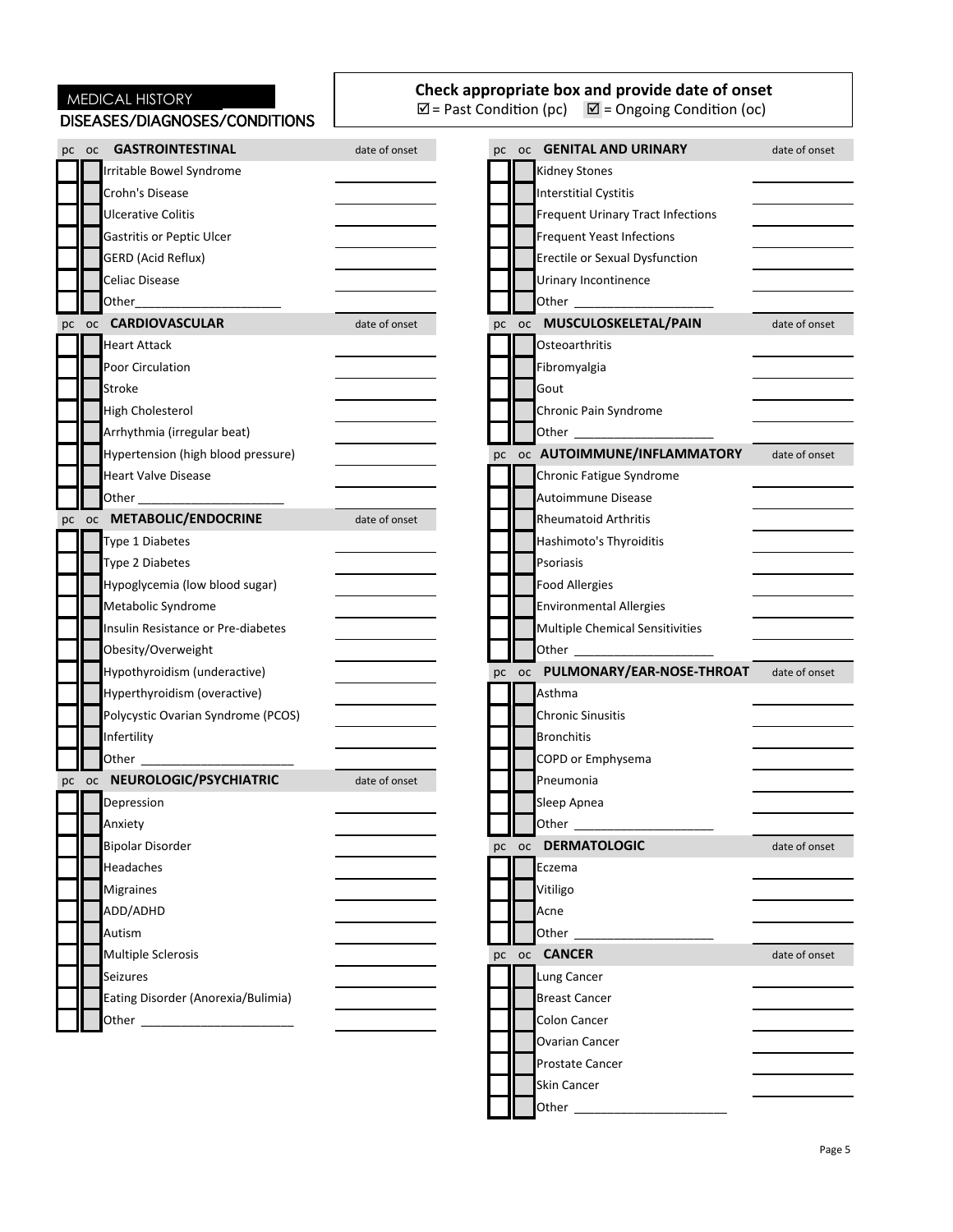| <b>FEMALE HISTORY</b>                                                                                                                      |                                                    |                          |                                                                                                               |                                                                                                                 |
|--------------------------------------------------------------------------------------------------------------------------------------------|----------------------------------------------------|--------------------------|---------------------------------------------------------------------------------------------------------------|-----------------------------------------------------------------------------------------------------------------|
| <b>OBSTETRIC HISTORY</b> (Check box if yes and provide number of times)                                                                    |                                                    |                          |                                                                                                               |                                                                                                                 |
| Pregnancies __________                                                                                                                     |                                                    | Cesarean ____________    | Vaginal Deliveries __________                                                                                 |                                                                                                                 |
| Miscarriage _________                                                                                                                      |                                                    | Abortion __________      | Living Children                                                                                               |                                                                                                                 |
| Postpartum Depression                                                                                                                      |                                                    | Toxemia                  | Gestational Diabetes Baby over 8 lbs                                                                          |                                                                                                                 |
| Breastfeeding For How Long? __________                                                                                                     |                                                    |                          |                                                                                                               |                                                                                                                 |
| <b>MENSTRUAL HISTORY</b><br>Age at first period ___________ Menses Frequency: every _________ days ____ Menses Length: _________ days long |                                                    |                          |                                                                                                               |                                                                                                                 |
| Describe your current menstrual cycle Regular Irregular Absent<br>Details:                                                                 | <u> 1989 - John Stein, Amerikaansk politiker (</u> |                          |                                                                                                               |                                                                                                                 |
|                                                                                                                                            |                                                    |                          |                                                                                                               |                                                                                                                 |
|                                                                                                                                            |                                                    |                          |                                                                                                               | History of Abnormal PAP? Yes No If yes, date of abnormal PAP:                                                   |
| Current contraception? Birth Control Pill Condom Vasectomy IUD Hysterectomy                                                                |                                                    |                          |                                                                                                               | None                                                                                                            |
| Total years of hormonal contraception use? ______                                                                                          |                                                    |                          |                                                                                                               |                                                                                                                 |
| WOMEN'S DISORDERS/HORMONAL IMBALANCES (circle all that apply)                                                                              |                                                    |                          |                                                                                                               |                                                                                                                 |
| <b>Fibrocystic Breasts</b>                                                                                                                 |                                                    | Endometriosis            | Fibroids                                                                                                      | Infertility                                                                                                     |
| <b>Painful Periods</b>                                                                                                                     | <b>Heavy Periods</b>                               |                          | <b>PMS</b>                                                                                                    | <b>Menstrual Migraines</b>                                                                                      |
| Are you in menopause (no menses in last 12 months)? No Yes                                                                                 |                                                    |                          | (if yes, what age? $\frac{1}{\sqrt{1-\frac{1}{2}}}\$                                                          |                                                                                                                 |
|                                                                                                                                            | If yes, Natural Surgical removal of ovaries        |                          |                                                                                                               | reason for removal example and the set of the set of the set of the set of the set of the set of the set of the |
| Current use of hormone replacement therapy?                                                                                                |                                                    |                          | None<br><b>Traditional Prescription</b><br>Bioidentical Hormone Replacement Therapy                           |                                                                                                                 |
| Previous use of hormone replacement therapy?                                                                                               | (How Long? ______                                  |                          | None<br><b>Traditional Prescription</b><br><b>Bioidentical Hormone Replacement Therapy</b>                    |                                                                                                                 |
| MENOPAUSAL SYMPTOMS (circle all that apply)                                                                                                |                                                    |                          |                                                                                                               |                                                                                                                 |
| <b>Hot Flashes</b>                                                                                                                         | <b>Mood Swings</b>                                 |                          | <b>Concentration/Memory Problems</b>                                                                          | <b>Vaginal Dryness</b>                                                                                          |
| <b>Night Sweats</b>                                                                                                                        | Sleep Problems                                     |                          | <b>Postmenopausal Bleeding</b>                                                                                | Loss of Control of Urine                                                                                        |
| Headaches                                                                                                                                  | Palpitations                                       | <b>Weight Gain</b>       |                                                                                                               | Depression or Anxiety                                                                                           |
| <b>MALE HISTORY</b>                                                                                                                        |                                                    |                          |                                                                                                               |                                                                                                                 |
| Have you had a PSA done?                                                                                                                   | No                                                 | Yes                      | (Date of last PSA? )                                                                                          |                                                                                                                 |
| PSA Level:<br>$0 - 1$                                                                                                                      | $2 - 4$<br>$5 - 10$                                | $>10$                    | <b>Managing Urologist:</b>                                                                                    |                                                                                                                 |
| ANDROPAUSE SYMPTOMS (circle all that apply)<br>Fatigue<br>Irritability<br>Decreased Libido<br><b>Erectile Dysfunction</b>                  |                                                    | <b>Enlarged Prostate</b> | Nocturia (urination at night) How many times per night? _______<br>Urgency/Hesitancy/Change in urinary stream |                                                                                                                 |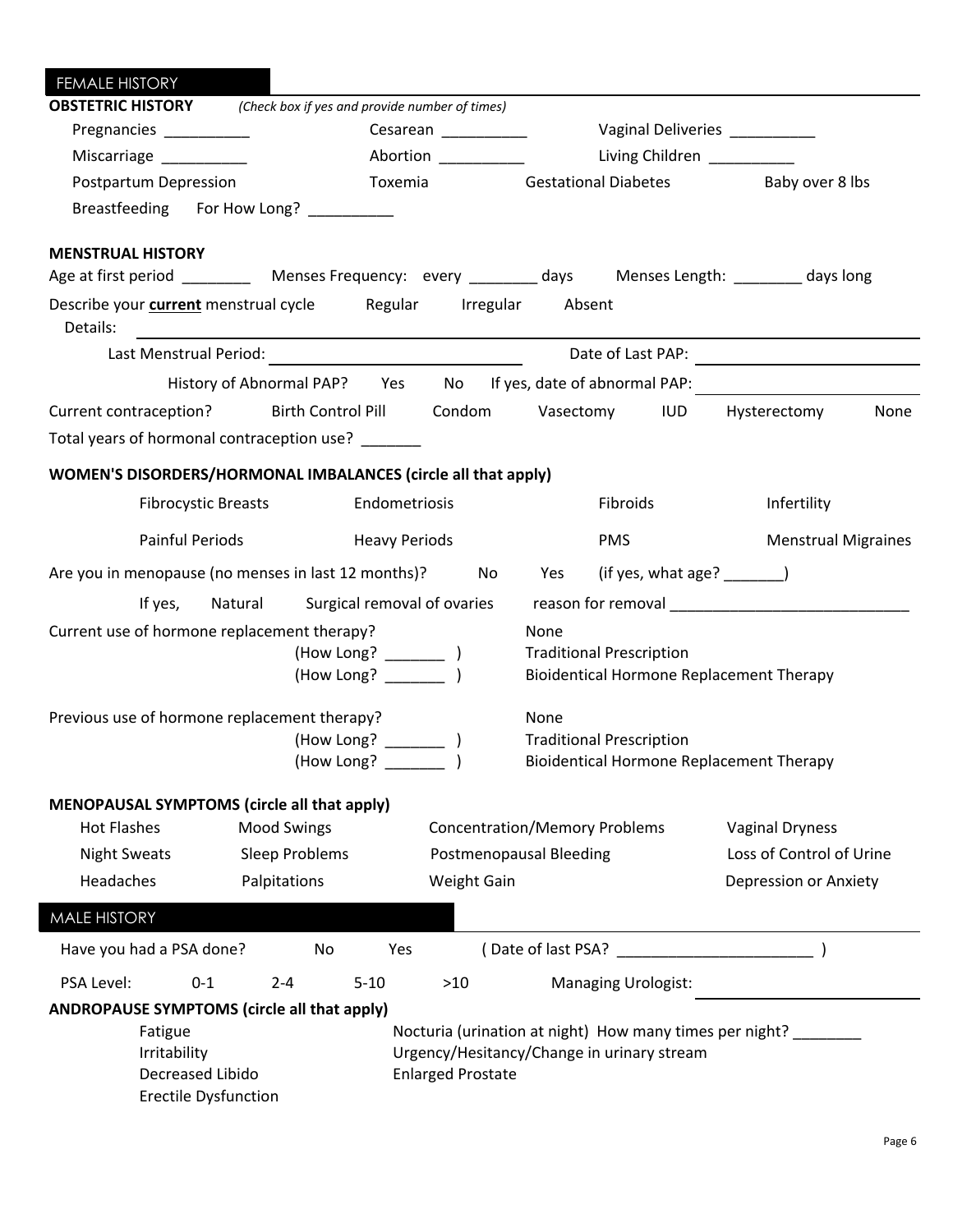# DIGESTIVE/DIETARY HISTORY

TYPICAL DIET: List the most common meal you eat or drink in each category-

| Breakfast:<br>Beverage:                                                                                         |
|-----------------------------------------------------------------------------------------------------------------|
| Lunch:<br>Beverage:                                                                                             |
| Dinner:<br>Beverage:                                                                                            |
| Snack:<br>Beverage:                                                                                             |
|                                                                                                                 |
| How many cups of water do you drink a day?<br>Cups                                                              |
| Do you feel like you digest your food well?<br>Yes<br><b>No</b>                                                 |
| Do you feel bloated after meals?<br>Yes<br>No                                                                   |
| If yes,<br>within 30 min after eating<br>after 1-2 hours of eating                                              |
| Were there years where you took more than 3 courses of antibiotics per year?<br>Yes<br><b>No</b>                |
| Do you experience frequent yeast infections or toe fungal infections/athlete's foot?<br>Yes<br>No               |
| Do you get sick from strong smells, chemicals or medications easier than most people?<br>Yes<br>No              |
| Are there some foods to which you are allergic, intolerant or just seem to bother you?<br>Explain:              |
| Do you notice that after eating you have symptoms of runny nose, achiness, brain fog, or puffiness?<br>Yes / No |
| Environmental<br>Food<br>Do you suffer from allergies?                                                          |
| Seasonal<br>All Year Long<br>If environmental, are they                                                         |
|                                                                                                                 |
| Do you ever find blood in your stool?<br>Yes<br>No                                                              |
| How many bowel movements do you have in a typical day?<br>$\mathbf{1}$<br>$\overline{2}$<br>3<br>$<$ 1<br>4     |
| If you answered <1, how often do you have a bowel movement?<br>Every ________ days Since When?                  |
| Describe your typical bowel movement (check all that apply)                                                     |
| Hard<br>Alternating Diarrhea/constipation<br>Complete<br> Soft                                                  |
| Pellet-like<br>Mucus in stool<br>Incomplete<br>Loose                                                            |
| Undigested food in stool<br>Requires straining<br>Watery                                                        |
| Floating<br>Strange color/odor<br>Large                                                                         |
| If you experience any digestive issues, when did they begin?                                                    |
| Since childhood<br>Last 3-6 months                                                                              |
| Last 6-12 months<br>Can't remember                                                                              |
| years ago                                                                                                       |
| Have you ever been referred to a Gastroenterologist?<br>Yes<br>No<br>Name:                                      |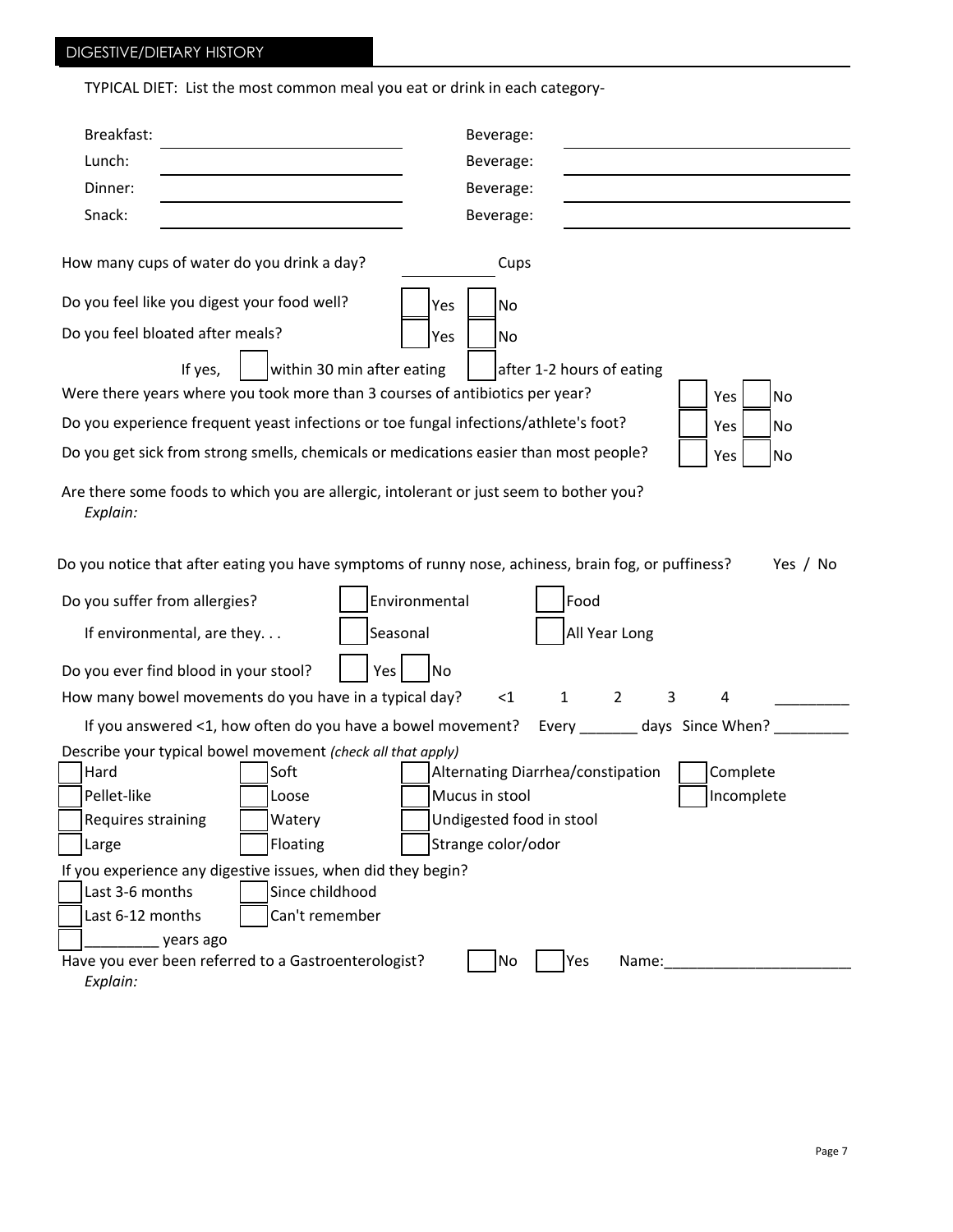| LIFESTYLE INFORMATION                                                               |                                                             |         |      |             |                                         |                     |      |        |                |                 |  |
|-------------------------------------------------------------------------------------|-------------------------------------------------------------|---------|------|-------------|-----------------------------------------|---------------------|------|--------|----------------|-----------------|--|
| <b>SMOKING</b>                                                                      |                                                             |         |      |             |                                         |                     |      |        |                |                 |  |
| Currently smoking?                                                                  |                                                             |         | Yes  | No          |                                         | How many years?     |      |        |                | Packs per day:  |  |
| Attempts to quit: _________                                                         |                                                             |         |      |             | Using what methods: Using what methods: |                     |      |        |                |                 |  |
| Previous smoking?                                                                   |                                                             |         | Yes  | No          | How many years?                         |                     |      |        | Packs per day: |                 |  |
| Quit Date: 2008                                                                     |                                                             |         |      |             |                                         |                     |      |        |                |                 |  |
| 2nd hand smoke exposure?                                                            |                                                             |         |      | <b>None</b> | Low                                     | Medium              |      | High   |                |                 |  |
|                                                                                     |                                                             |         |      | Current     | Past                                    |                     |      |        |                |                 |  |
| <b>ALCOHOL INTAKE</b>                                                               |                                                             |         |      |             |                                         |                     |      |        |                |                 |  |
| How many drinks currently per week? (1 drink = 5oz wine, 12 oz beer, 1.5 oz liquor) |                                                             |         |      |             |                                         |                     |      |        |                |                 |  |
| None                                                                                | $1 - 3$                                                     | $4 - 6$ |      | $7 - 10$    | $>10$                                   | throughout the week |      |        |                | weekends mostly |  |
| Do you frequently (more than 2x/week) take:                                         | >1 drink per day for females<br>>2 drinks per day for males |         |      |             |                                         |                     |      |        |                |                 |  |
| Previous alcohol intake?                                                            |                                                             |         | None | Mild        |                                         | Moderate            | High |        |                |                 |  |
| Do you ever feel guilty about your alcohol consumption?                             |                                                             |         |      |             |                                         |                     |      |        | Yes            | N <sub>o</sub>  |  |
| Do you notice a tolerance to alcohol (you can "hold" more than others)?             |                                                             |         |      |             |                                         |                     |      |        | Yes            | No              |  |
| Do you notice you 'feel' your alcohol at very low amounts?                          |                                                             |         |      |             |                                         |                     |      |        | Yes            | N <sub>o</sub>  |  |
| <b>OTHER SUBSTANCES</b><br>Caffeine intake                                          |                                                             |         |      |             |                                         |                     |      |        |                |                 |  |
| Cups per day:                                                                       |                                                             | Coffee: |      |             | Tea:                                    |                     |      | Herbal |                | Non-Herbal)     |  |
| Caffeinated or Diet Beverages per day                                               |                                                             |         |      |             | None                                    | 1                   | 2    | 3      | $\geq 4$       |                 |  |
| List favorite type (e.g. Diet Coke, Pepsi, Red Bull, Monster, etc)                  |                                                             |         |      |             |                                         |                     |      |        |                |                 |  |

| Do you often take caffeine to avoid fatigue? | Yes. | No. |
|----------------------------------------------|------|-----|
|----------------------------------------------|------|-----|

## **EXERCISE**

Current Exercise Program: Activity (list type, number of sessions/week, and duration of activity)

| <b>Activity</b>                                                            | <b>Type</b> |       |      | Frequency/week | <b>Duration in Minutes</b> |
|----------------------------------------------------------------------------|-------------|-------|------|----------------|----------------------------|
| Stretching                                                                 |             |       |      |                |                            |
| Cardio/Aerobics                                                            |             |       |      |                |                            |
| Strength                                                                   |             |       |      |                |                            |
| Yoga/Pilates                                                               |             |       |      |                |                            |
| Sports/Leisure Activities                                                  |             |       |      |                |                            |
| (golf, tennis, rollerblading, etc)                                         |             |       |      |                |                            |
| Do you feel unusually fatigued after exercise?<br>If yes, please describe: |             |       | Yes  | No.            |                            |
| Do you usually sweat when exercising?                                      |             | Yes   | No.  |                |                            |
| Obstacles or challenges with exercise:                                     |             | Time  | Pain | Energy         |                            |
| (check all that apply)                                                     |             | Other |      |                |                            |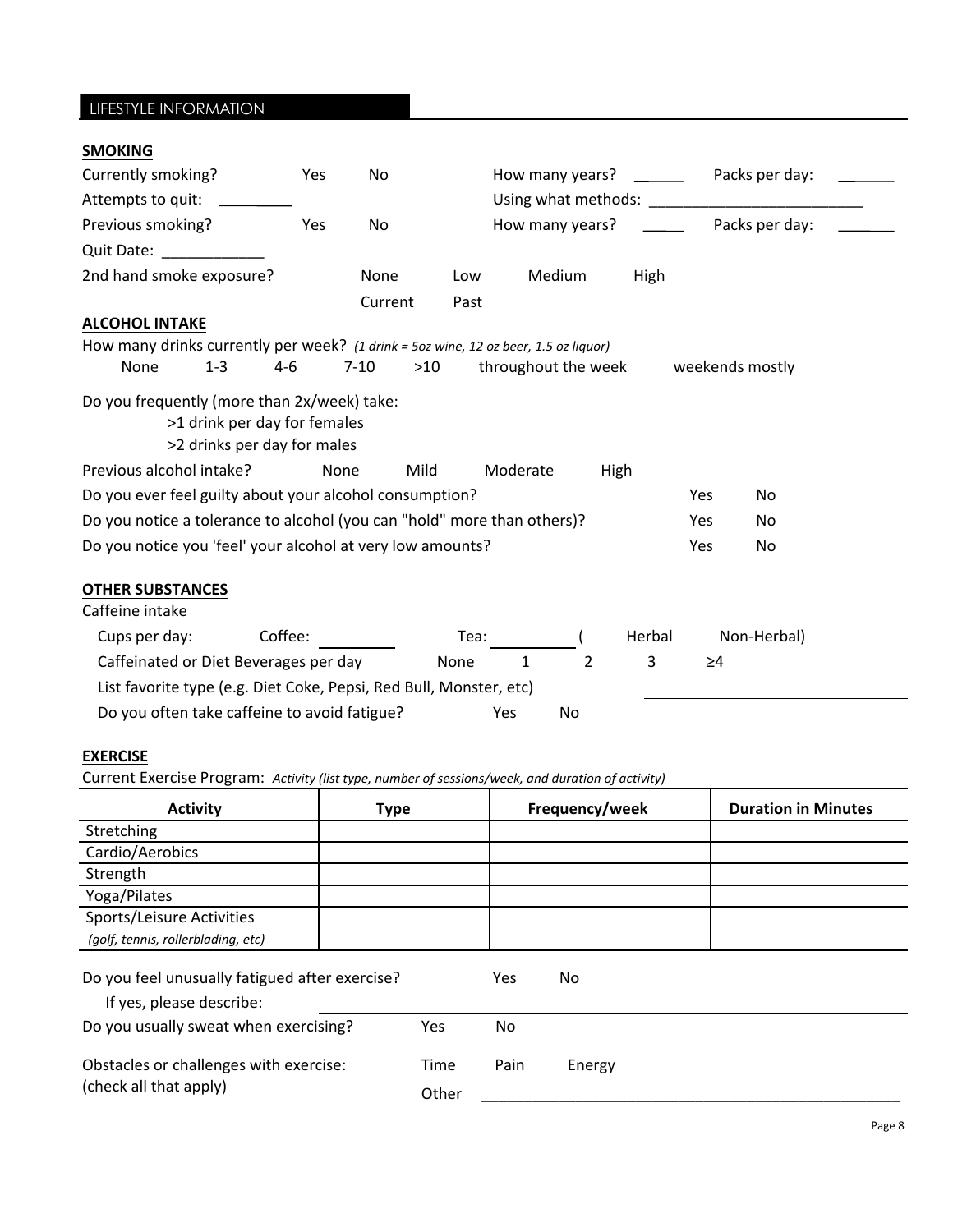| LIFESTYLE INFORMATION                                                                                                                                                                                                                         |                                 |          |              |                                              |  |
|-----------------------------------------------------------------------------------------------------------------------------------------------------------------------------------------------------------------------------------------------|---------------------------------|----------|--------------|----------------------------------------------|--|
| <b>STRESS/COPING</b>                                                                                                                                                                                                                          |                                 |          |              |                                              |  |
| 1. Do you feel you have an excessive amount of stress in your life?                                                                                                                                                                           |                                 | Yes      |              | No                                           |  |
| 2. Do you feel you can manage the stress in a healthy way?                                                                                                                                                                                    |                                 | Yes      |              | No                                           |  |
| 3. Do you feel you make unhealthy choices due to high stress?                                                                                                                                                                                 |                                 | Yes      |              | No                                           |  |
| 4. What is the level of stress in you life?                                                                                                                                                                                                   |                                 | 5        | 4            | 3<br>2<br>1                                  |  |
| 5. What has been the level of trauma in your life?                                                                                                                                                                                            |                                 | 5        | 4            | 3<br>$\overline{2}$                          |  |
| 6. Would you like to improve the way you manage stress?                                                                                                                                                                                       |                                 | Yes      |              | No                                           |  |
| 7. Have you ever sought counseling?                                                                                                                                                                                                           |                                 | Yes      |              | No                                           |  |
| Daily Stressors: Rate on a scale of 1-10 (1=lowest, 10 highest)                                                                                                                                                                               |                                 |          |              |                                              |  |
| Family<br><b>Work</b> in the monomer of the monomer of the monomer of the monomer of the monomer of the monomer of the monomer of the monomer of the monomer of the monomer of the monomer of the monomer of the monomer of the monomer of th | Social                          |          |              | Finances                                     |  |
| Do you practice meditation or relaxation techniques?                                                                                                                                                                                          |                                 | Yes      |              | No                                           |  |
| <b>Breathing</b><br>Prayer<br>Check all that apply:                                                                                                                                                                                           | Meditation                      |          |              | Are you religious?<br>Yes or No (circle one) |  |
| Tai Chi<br>Yoga                                                                                                                                                                                                                               | Other                           |          |              |                                              |  |
| <b>SLEEP/REST</b>                                                                                                                                                                                                                             |                                 |          |              |                                              |  |
| How likely are you to doze off or fall asleep in the following situations using the scale below?                                                                                                                                              |                                 |          |              |                                              |  |
| $0 =$ Would never doze                                                                                                                                                                                                                        | $2$ = Moderate chance of dozing |          |              |                                              |  |
| $1 =$ Slight chance of dozing                                                                                                                                                                                                                 | $3$ = High chance of dozing     |          |              |                                              |  |
| Sitting and reading                                                                                                                                                                                                                           |                                 | 0        | 1            | 3<br>2                                       |  |
| Watching television                                                                                                                                                                                                                           |                                 | 0        | $\mathbf{1}$ | $\overline{2}$<br>3                          |  |
| Sitting inactive in a public place (ex, a theater or meeting)                                                                                                                                                                                 |                                 | 0        | 1            | 3<br>2                                       |  |
| Lying down to rest in the afternoon when circumstances permit                                                                                                                                                                                 |                                 | 0        | 1            | 3<br>2                                       |  |
| Sitting and talking to someone                                                                                                                                                                                                                |                                 | 0        | 1            | 3<br>2                                       |  |
| Sitting quietly after a lunch without alcohol                                                                                                                                                                                                 |                                 | 0        | 1            | 2<br>3                                       |  |
| In a car, while stopped for a few minutes in traffic                                                                                                                                                                                          | 0                               | 1        | 3<br>2       |                                              |  |
| As a passenger in a car for an hour without a break<br>3<br>0<br>1<br>2                                                                                                                                                                       |                                 |          |              |                                              |  |
| Average number of hours you sleep per night?                                                                                                                                                                                                  | >10                             | $8 - 10$ | $6 - 8$      | <6                                           |  |
| Do you have trouble falling asleep at night?<br>Yes<br>No                                                                                                                                                                                     |                                 |          |              |                                              |  |
| If yes, how long does it usually take to fall sleep?                                                                                                                                                                                          |                                 |          |              |                                              |  |
| Do you have trouble staying asleep at night?                                                                                                                                                                                                  | Yes                             | No       |              |                                              |  |
| If yes, how long are you awake throughout the night?                                                                                                                                                                                          |                                 |          |              |                                              |  |
| How many times do you awaken throughout the night?<br>Please list any sleep aids (prescription or natural) or other methods tried:                                                                                                            |                                 |          |              |                                              |  |

# READINESS ASSESSMENT

In order to improve your health, how willing are you to *(Rate on a scale of 51 very willing to 11 not willing)* please circle below:

| Educate yourself on your condition Significantly | 5 | 4 | з |  |
|--------------------------------------------------|---|---|---|--|
| modify your diet                                 | 5 | 4 |   |  |
| Modify your lifestyle (work demands, sleep, etc) | 5 | 4 | 3 |  |
| Consider how to make more time for God daily     | 5 | 4 | 3 |  |
| Take several nutritional supplements each day    |   | 4 | 3 |  |
| Engage in regular exercise                       |   | 4 | з |  |
| Have periodic lab tests to assess your progress  | 5 | 4 |   |  |
| Comments:                                        |   |   |   |  |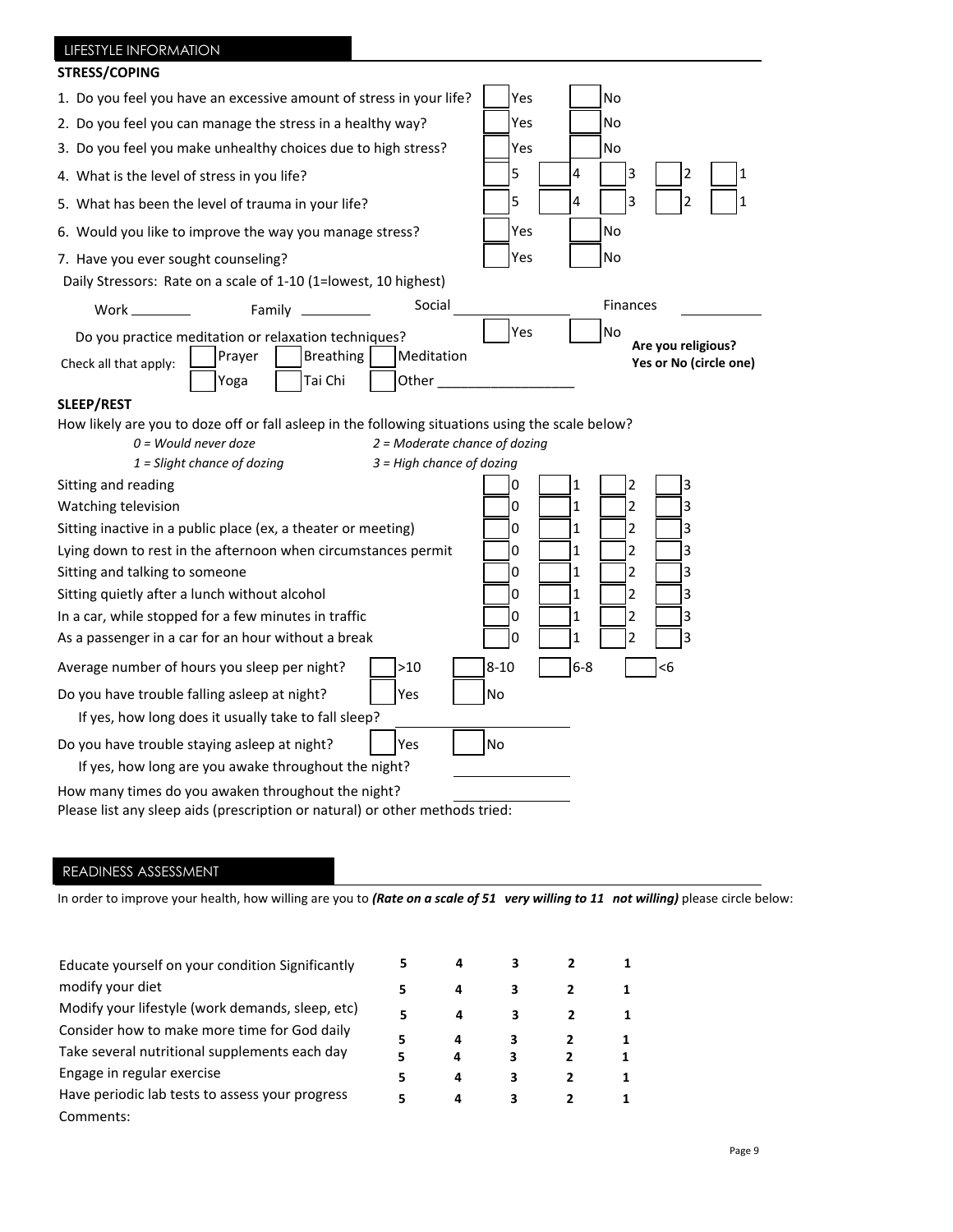## GENETIC RISK ANALYSIS

| <u>ULINEIIU KIJN AINALI JIJ</u>                     |        |        |            |            |           |           |            |            |            |            |                      |                      |                      |                      |
|-----------------------------------------------------|--------|--------|------------|------------|-----------|-----------|------------|------------|------------|------------|----------------------|----------------------|----------------------|----------------------|
| Please place age at diagnosis<br>where appropriate. | Mother | Father | Brother(s) | Brother(s) | Sister(s) | Sister(s) | Child(ren) | Child(ren) | Child(ren) | Child(ren) | Maternal Grandmother | Maternal Grandfather | Paternal Grandmother | Paternal Grandfather |
| Age (if still alive)                                |        |        |            |            |           |           |            |            |            |            |                      |                      |                      |                      |
| Age at death                                        |        |        |            |            |           |           |            |            |            |            |                      |                      |                      |                      |
| Colon Cancer                                        |        |        |            |            |           |           |            |            |            |            |                      |                      |                      |                      |
| Breast Cancer                                       |        |        |            |            |           |           |            |            |            |            |                      |                      |                      |                      |
| Other Cancers - List Type                           |        |        |            |            |           |           |            |            |            |            |                      |                      |                      |                      |
| <b>Heart Disease</b>                                |        |        |            |            |           |           |            |            |            |            |                      |                      |                      |                      |
| Stroke                                              |        |        |            |            |           |           |            |            |            |            |                      |                      |                      |                      |
| Hypertension                                        |        |        |            |            |           |           |            |            |            |            |                      |                      |                      |                      |
| Obesity/Overweight                                  |        |        |            |            |           |           |            |            |            |            |                      |                      |                      |                      |
| <b>Diabetes</b>                                     |        |        |            |            |           |           |            |            |            |            |                      |                      |                      |                      |
| High Cholesterol                                    |        |        |            |            |           |           |            |            |            |            |                      |                      |                      |                      |
| Arthritis (<60 years old)                           |        |        |            |            |           |           |            |            |            |            |                      |                      |                      |                      |
| Multiple Sclerosis                                  |        |        |            |            |           |           |            |            |            |            |                      |                      |                      |                      |
| Rheumatoid Arthritis / Lupus / Psoriasis            |        |        |            |            |           |           |            |            |            |            |                      |                      |                      |                      |
| Ulcerative Colitis / Crohn's Disease                |        |        |            |            |           |           |            |            |            |            |                      |                      |                      |                      |
| Irritable Bowel Syndrome (IBS)                      |        |        |            |            |           |           |            |            |            |            |                      |                      |                      |                      |
| Celiac Disease                                      |        |        |            |            |           |           |            |            |            |            |                      |                      |                      |                      |
| Asthma / Chronic Bronchitis                         |        |        |            |            |           |           |            |            |            |            |                      |                      |                      |                      |
| Eczema/Hives                                        |        |        |            |            |           |           |            |            |            |            |                      |                      |                      |                      |
| Food Allergies or Sensitivities                     |        |        |            |            |           |           |            |            |            |            |                      |                      |                      |                      |
| <b>Environmental Sensitivities</b>                  |        |        |            |            |           |           |            |            |            |            |                      |                      |                      |                      |
| <b>Multiple Chemical Sensitivities</b>              |        |        |            |            |           |           |            |            |            |            |                      |                      |                      |                      |
| Dementia or Parkinson's                             |        |        |            |            |           |           |            |            |            |            |                      |                      |                      |                      |
| Substance Abuse (alcoholism, drugs)                 |        |        |            |            |           |           |            |            |            |            |                      |                      |                      |                      |
| Depression                                          |        |        |            |            |           |           |            |            |            |            |                      |                      |                      |                      |
| Anxiety                                             |        |        |            |            |           |           |            |            |            |            |                      |                      |                      |                      |
| ADHD                                                |        |        |            |            |           |           |            |            |            |            |                      |                      |                      |                      |
| Autism                                              |        |        |            |            |           |           |            |            |            |            |                      |                      |                      |                      |
| <b>Thyroid Disorders</b>                            |        |        |            |            |           |           |            |            |            |            |                      |                      |                      |                      |
|                                                     |        |        |            |            |           |           |            |            |            |            |                      |                      |                      |                      |
|                                                     |        |        |            |            |           |           |            |            |            |            |                      |                      |                      |                      |
|                                                     |        |        |            |            |           |           |            |            |            |            |                      |                      |                      |                      |

**EXPOSURES:** (CIRCLE) this section is very important!

**MOLD** WATER DAMAGED BUILDINGS **PESTICIDES HERBICIDES ROUNDUP OTHER TOXINS**\_\_\_\_\_\_\_\_\_\_\_\_\_\_\_\_\_\_\_\_\_\_\_\_\_\_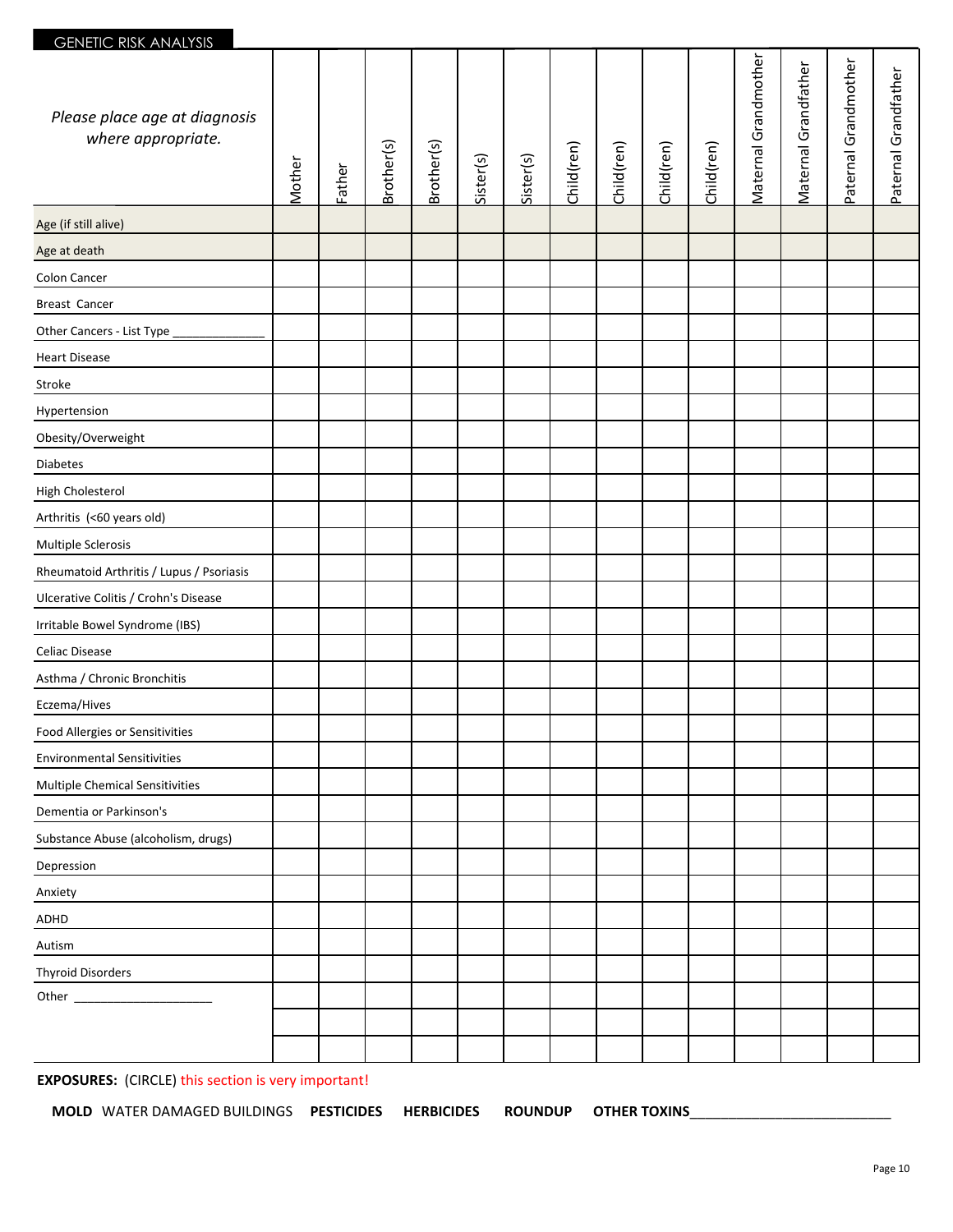MEDICATION HISTORY

#### **CURRENT MEDICATIONS**

|            |          |                 | <b>Start Date</b> |                 |
|------------|----------|-----------------|-------------------|-----------------|
| Medication | Strength | Dosing Schedule | (month/year)      | Reason for Use? |
|            |          |                 |                   |                 |
|            |          |                 |                   |                 |
|            |          |                 |                   |                 |
|            |          |                 |                   |                 |
|            |          |                 |                   |                 |
|            |          |                 |                   |                 |
|            |          |                 |                   |                 |
|            |          |                 |                   |                 |
|            |          |                 |                   |                 |
|            |          |                 |                   |                 |

## **PREVIOUS MEDICATIONS** (Last 10 years)

|            |          |                 | <b>Start Date</b> |                      |
|------------|----------|-----------------|-------------------|----------------------|
| Medication | Strength | Dosing Schedule | (month/year)      | Reason for Stopping? |
|            |          |                 |                   |                      |
|            |          |                 |                   |                      |
|            |          |                 |                   |                      |
|            |          |                 |                   |                      |
|            |          |                 |                   |                      |
|            |          |                 |                   |                      |
|            |          |                 |                   |                      |
|            |          |                 |                   |                      |

## **CURRENT NUTRITIONAL SUPPLEMENTS (VITAMINS/MINERALS/HERBS/HOMEOPATHY)**

|                                  |          |                 | <b>Start Date</b> |                            |
|----------------------------------|----------|-----------------|-------------------|----------------------------|
| Supplement                       | Strength | Dosing Schedule | (month/year)      | <b>Brand of Supplement</b> |
|                                  |          |                 |                   |                            |
|                                  |          |                 |                   |                            |
|                                  |          |                 |                   |                            |
|                                  |          |                 |                   |                            |
|                                  |          |                 |                   |                            |
|                                  |          |                 |                   |                            |
|                                  |          |                 |                   |                            |
| Have you used probiotics before? | Y/N      | What happened?  |                   |                            |

#### **ALLERGIES (ENVIRONMENTAL, FOOD & DRUGS)**

Page 11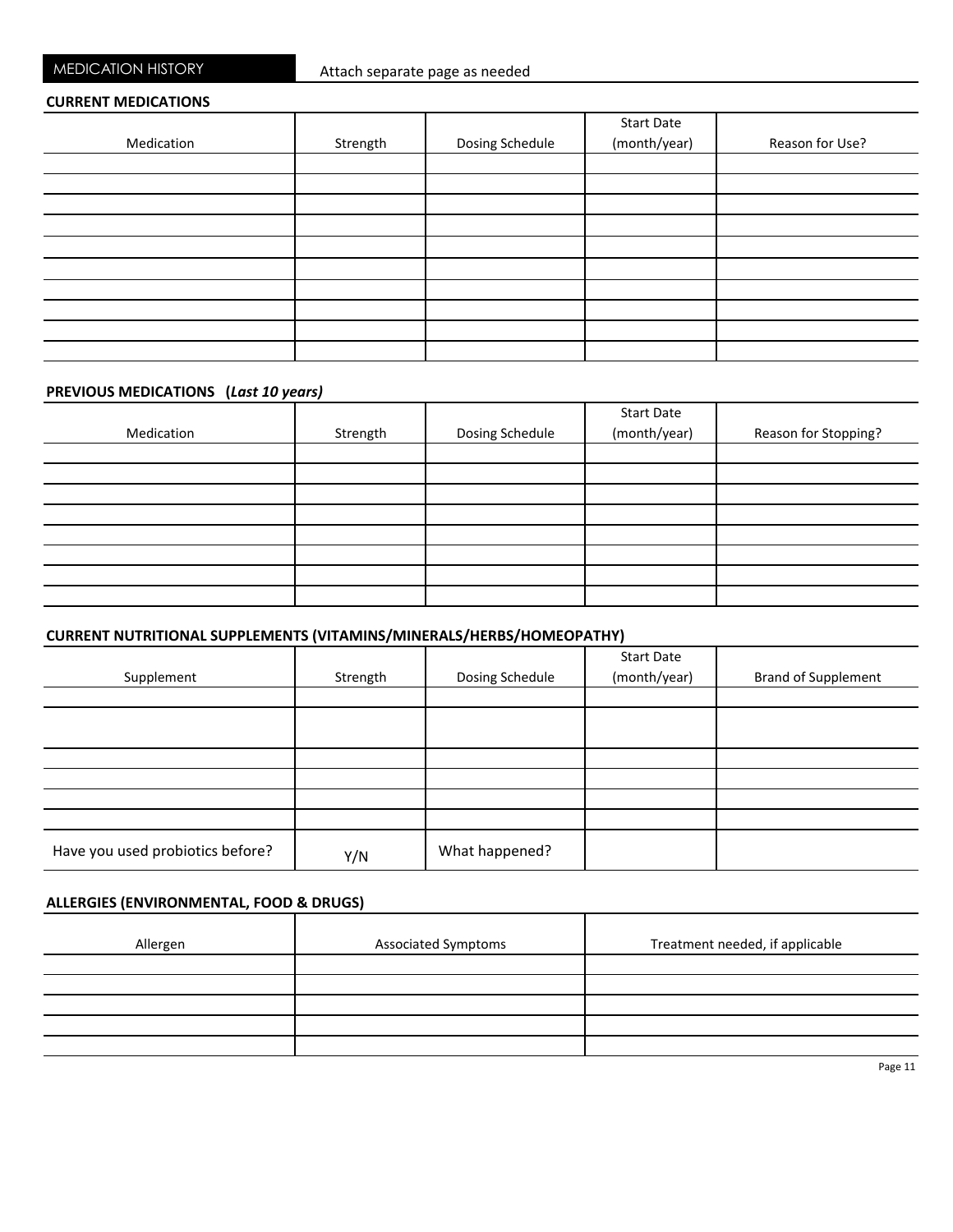# AUTHORIZATION TO RELEASE **& OBTAIN** PROTECTED HEALTH INFORMATION

I \_\_\_\_\_\_\_\_\_\_\_\_\_\_\_\_\_\_\_\_\_\_\_\_\_\_\_\_\_\_\_\_\_\_ give permission to Suzanne Ellison MD & SEE Wellness LLC to release OR obtain any information, verbally or written, on my behalf to/from the following persons.

PLEASE PRINT

|                                                                                          | Last year of progress notes and consults from<br>specialists from the last five years. |                                                |  |  |  |
|------------------------------------------------------------------------------------------|----------------------------------------------------------------------------------------|------------------------------------------------|--|--|--|
|                                                                                          |                                                                                        | Lab results in the last 2 years.               |  |  |  |
| And release records to:                                                                  |                                                                                        | Scans, xrays, pathology reports, last 5 years. |  |  |  |
|                                                                                          |                                                                                        |                                                |  |  |  |
| Phone: $[$ $]$                                                                           |                                                                                        |                                                |  |  |  |
|                                                                                          |                                                                                        |                                                |  |  |  |
| Phone: $\begin{bmatrix} \phantom{-} \end{bmatrix}$                                       |                                                                                        |                                                |  |  |  |
| Name:                                                                                    |                                                                                        |                                                |  |  |  |
| Phone: $\begin{bmatrix} \phantom{-} \end{bmatrix}$                                       |                                                                                        |                                                |  |  |  |
| This notice will expire upon written notice as provided by patient to SEE Wellness, LLC. |                                                                                        |                                                |  |  |  |
| Patient/Guardian Signature                                                               |                                                                                        | Date                                           |  |  |  |
| Printed Patient's Name                                                                   |                                                                                        |                                                |  |  |  |
| Witness Signature                                                                        |                                                                                        | Date                                           |  |  |  |

Page 13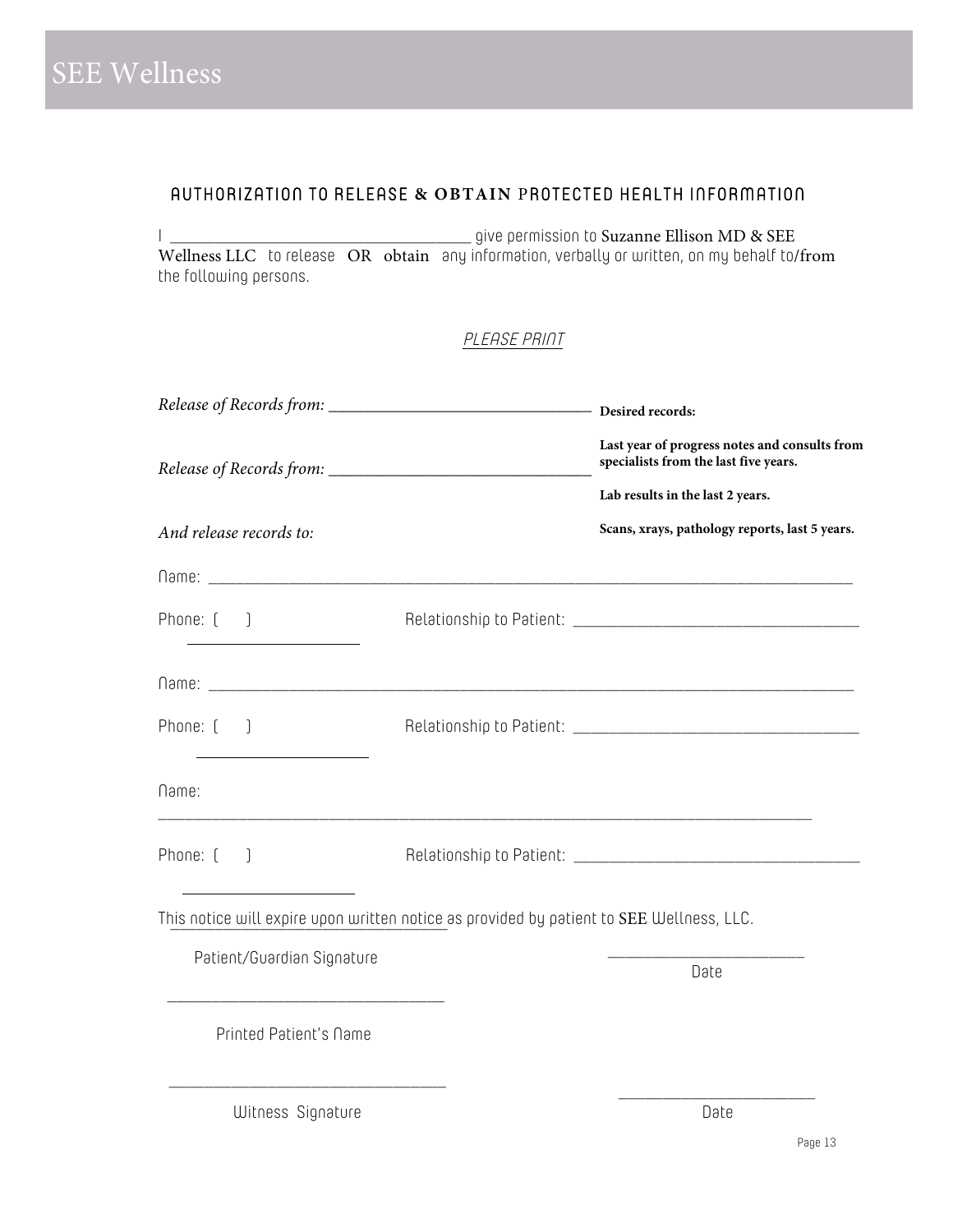# SEE Wellness: Informed Consent Regarding E-mail or the Internet Use of Protected Personal Information

SEE Wellness LLC, and Suzanne Ellison MD PA provide patients the opportunity to communicate with them by e-mail. Transmitting confidential health information by e-mail, however, has a number of risks, both general and specific, that should be considered before using e-mail.

1. Risks:

a. General e-mail risks are the following: e-mail can be immediately broadcast worldwide and be received by many intended and unintended recipients; recipients can forward e-mail to other recipients without the original sender(s) permission, or knowledge; users can easily misaddress an e-mail; e-mail is easier to falsify than handwritten, or signed documents; backup copies of e-mail may exist even after the sender, or recipient has deleted his/her history.

b. Specific e-mail risks are the following: e-mail containing information pertaining to diagnosis and/or treatment must be included in the protected personal health information; all individuals who have access to the protected personal health information will have access to the e-mail messages; patients who send, or receive e-mail from their place of employment risk having their employer read their e-mail.

2. It is the policy of SEE Wellness LLC and Suzanne Ellison MD PA that all e-mail messages sent or received, which concern the diagnosis, or treatment, of the patient will be a part of that patient's protected personal health information and we will treat such e-mail messages, or internet communications, with the same degree of confidentiality as afforded other portions of the protected personal health information. SEE Wellness LLC and Suzanne Ellison MD PA will use reasonable means to protect the security and confidentiality of e-mail, or internet communication. Because of the risks outlined above, we cannot, however, guarantee the security and confidentiality of e-mail, or internet communications.

3. Patients must consent to the use of e-mail for confidential medical information after having been informed of the above risks. Consent to the use of e-mail includes agreement with the following conditions:

a. All e-mail to, or from, patients concerning diagnosis and/or treatment will be made a part of the protected personal health information. As a part of the protected personal health information, other individuals, Suzanne Ellison, M.D., physicians, nurses, other healthcare practitioners, insurance coordinators, and upon written authorization other healthcare providers and insurers will have access to e-mail messages contained in protected personal health information.

b. The office may forward e-mail messages within the practice as necessary for diagnosis and treatment. We will not, however, forward the e-mail outside the practice without the consent of the patient as required by law.

c. We at SEE Wellness, LLC, will endeavor to read e-mail promptly, but can provide no assurance that the recipient of the particular e-mail will read the e-mail message promptly. Therefore, e-mail must not be used in a medical emergency.

d. It is the responsibility of the sender to determine whether the intended recipient received the e-mail and when the recipient will respond.

e. Because some medical information is so sensitive that unauthorized disclosure can be very damaging, e-mail should not be used for communications concerning diagnosis, or treatment of AIDS/HIV infection; other sexually transmissible, or communicable diseases, such as syphilis, gonorrhea, herpes, and the like; Behavioral health, Mental health, or developmental disability; or alcohol and drug abuse.

f. SEE Wellness LLC, cannot guarantee that electronic communications will be private. However, we will take reasonable steps to protect the confidentiality of the e-mail, or internet communication. However, Dr. Ellison and her team are not liable for improper disclosure of confidential information not caused by its employee's gross negligence, or wanton misconduct.

g. If consent is given for the use of e-mail, it is the responsibility of the patient to inform See Wellness, LLC, staff of any type of information you do not want to be sent by e-mail.

h. It is the responsibility of the patient to protect their password or other means of access to e-mail sent, or received, from SEE Wellness, LLC, to protect confidentiality. SEE Wellness, LLC, is not liable for breaches of confidentiality caused by the patient.